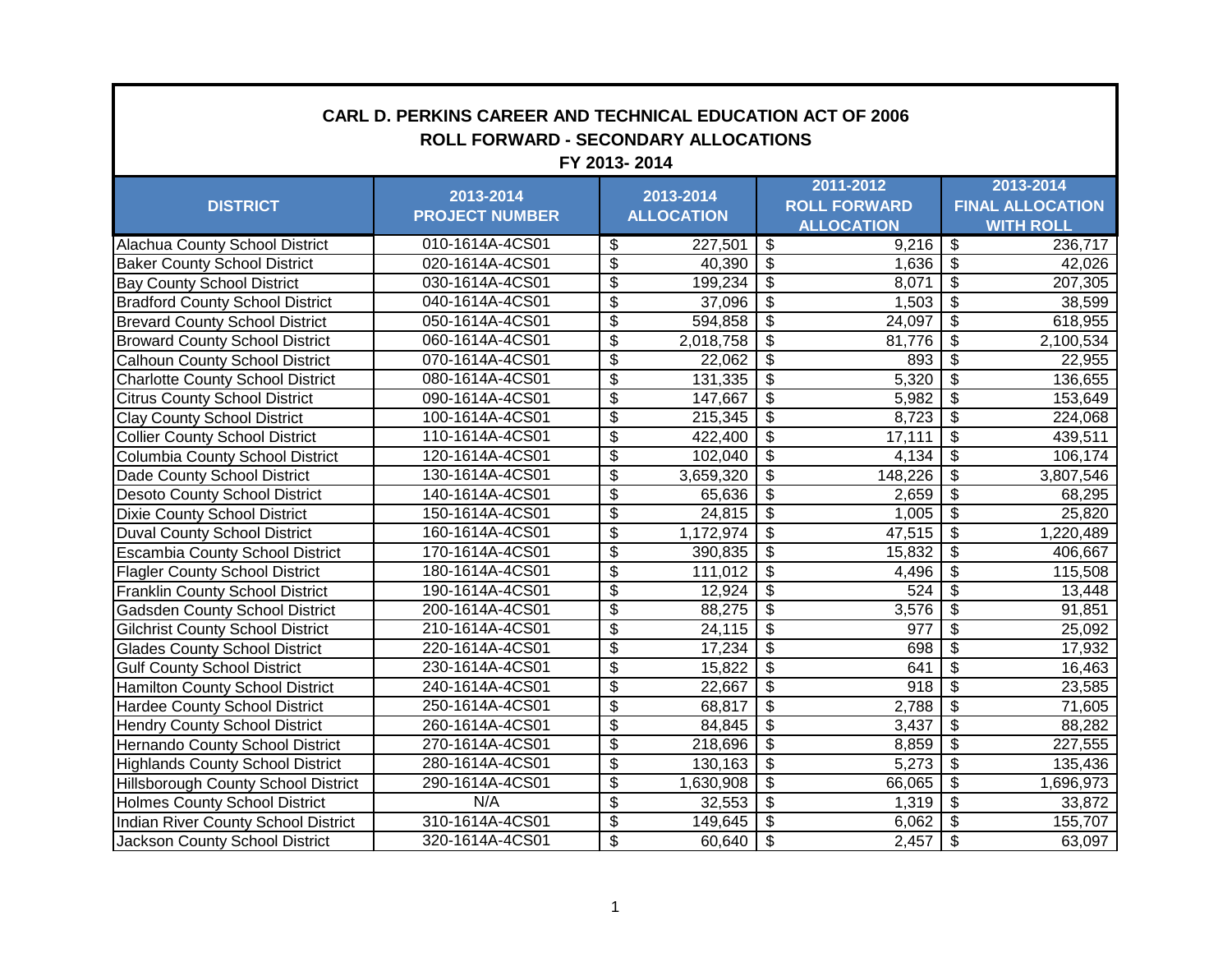| <b>CARL D. PERKINS CAREER AND TECHNICAL EDUCATION ACT OF 2006</b><br>ROLL FORWARD - SECONDARY ALLOCATIONS<br>FY 2013-2014 |                                                 |                          |                   |                          |                     |                                        |                         |  |
|---------------------------------------------------------------------------------------------------------------------------|-------------------------------------------------|--------------------------|-------------------|--------------------------|---------------------|----------------------------------------|-------------------------|--|
|                                                                                                                           | 2013-2014<br>2013-2014<br><b>PROJECT NUMBER</b> |                          |                   | 2011-2012                |                     |                                        | 2013-2014               |  |
| <b>DISTRICT</b>                                                                                                           |                                                 |                          | <b>ALLOCATION</b> |                          | <b>ROLL FORWARD</b> |                                        | <b>FINAL ALLOCATION</b> |  |
|                                                                                                                           |                                                 |                          |                   |                          | <b>ALLOCATION</b>   |                                        | <b>WITH ROLL</b>        |  |
| Jefferson County School District                                                                                          | 330-1614A-4CS01                                 | \$                       | 17,088            | \$                       | 692                 | $\overline{\boldsymbol{\mathfrak{s}}}$ | 17,780                  |  |
| Lafayette County School District                                                                                          | 340-1614A-4CS01                                 | $\overline{\mathcal{S}}$ | 10,844            | \$                       | 439                 | $\overline{\mathbf{s}}$                | 11,283                  |  |
| Lake County School District                                                                                               | 350-1614A-4CS01                                 | $\overline{\mathcal{G}}$ | 343,531           | $\overline{\mathbf{S}}$  | 13,915              | $\overline{\mathbf{3}}$                | 357,446                 |  |
| Lee County School District                                                                                                | 360-1614A-4CS01                                 | $\overline{\mathcal{E}}$ | 730,311           | $\overline{\$}$          | 29,584              | $\overline{\mathbf{s}}$                | 759,895                 |  |
| Leon County School District                                                                                               | 370-1614A-4CS01                                 | \$                       | 275,795           | $\overline{\$}$          | 11,172              | $\overline{\$}$                        | 286,967                 |  |
| Levy County School District                                                                                               | 380-1614A-4CS01                                 | $\overline{\mathcal{E}}$ | 56,476            | $\overline{\mathbf{e}}$  | 2,288               | $\overline{\$}$                        | 58,764                  |  |
| <b>Liberty County School District</b>                                                                                     | 390-1614A-4CS01                                 | $\overline{\mathcal{E}}$ | 10,936            | $\overline{\mathbf{S}}$  | 443                 | $\overline{\mathcal{S}}$               | 11,379                  |  |
| <b>Madison County School District</b>                                                                                     | 400-1614A-4CS01                                 | \$                       | 30,834            | \$                       | 1,249               | $\overline{\mathcal{S}}$               | 32,083                  |  |
| Manatee County School District                                                                                            | 410-1614A-4CS01                                 | $\overline{\mathcal{E}}$ | 389,524           | $\overline{\mathbf{e}}$  | 15,779              | $\overline{\mathcal{S}}$               | 405,303                 |  |
| <b>Marion County School District</b>                                                                                      | 420-1614A-4CS01                                 | $\overline{\$}$          | 421,804           | $\overline{\mathcal{G}}$ | 17,086              | $\boldsymbol{\mathsf{S}}$              | 438,890                 |  |
| <b>Martin County School District</b>                                                                                      | 430-1614A-4CS01                                 | $\overline{\$}$          | 138,467           | $\overline{\$}$          | 5,609               | s)                                     | 144,076                 |  |
| Monroe County School District                                                                                             | 440-1614A-4CS01                                 | $\overline{\$}$          | 60,519            | $\overline{\mathcal{E}}$ | 2,451               | $\overline{\mathcal{S}}$               | 62,970                  |  |
| Nassau County School District                                                                                             | 450-1614A-4CS01                                 | \$                       | 72,185            | $\overline{\$}$          | 2,924               | $\overline{\$}$                        | 75,109                  |  |
| <b>Okaloosa County School District</b>                                                                                    | 460-1614A-4CS01                                 | \$                       | 208,040           | $\overline{\$}$          | 8,427               | $\overline{\$}$                        | 216,467                 |  |
| Okeechobee County School District                                                                                         | 470-1614A-4CS01                                 | $\overline{\$}$          | 73,068            | $\overline{\$}$          | 2,960               | $\overline{\mathcal{S}}$               | 76,028                  |  |
| <b>Orange County School District</b>                                                                                      | 480-1614A-4CS01                                 | \$                       | 1,651,528         | $\overline{\$}$          | 66,900              | $\overline{\mathcal{S}}$               | 1,718,428               |  |
| Osceola County School District                                                                                            | 490-1614A-4CS01                                 | \$                       | 423,396           | $\overline{\mathbf{S}}$  | 17,151              | $\overline{\mathbf{s}}$                | 440,547                 |  |
| Palm Beach County School District                                                                                         | 500-1614A-4CS01                                 | \$                       | 1,558,529         | \$                       | 63,133              | \$                                     | 1,621,662               |  |
| Pasco County School District                                                                                              | 510-1614A-4CS01                                 | \$                       | 504,542           | $\overline{\mathcal{G}}$ | 20,437              | $\overline{\mathcal{S}}$               | 524,979                 |  |
| <b>Pinellas County School District</b>                                                                                    | 520-1614A-4CS01                                 | $\overline{\$}$          | 920,384           | $\overline{\mathbf{e}}$  | 37,283              | $\overline{\mathbf{s}}$                | 957,667                 |  |
| <b>Polk County School District</b>                                                                                        | 530-1614A-4CS01                                 | \$                       | 908, 134          | $\overline{\$}$          | 36,787              | $\overline{\mathcal{S}}$               | 944,921                 |  |
| Polk - Charter School Lake Wales**                                                                                        | 53D-1614A-4CS01                                 | $\overline{\$}$          | 38,087            | $\overline{\$}$          | 1,543               | $\overline{\$}$                        | 39,630                  |  |
| <b>Putnam County School District</b>                                                                                      | 540-1614A-4CS01                                 | \$                       | 139,245           | \$                       | 5,640               | $\overline{\mathbf{3}}$                | 144,885                 |  |
| Santa Rosa County School District                                                                                         | 570-1614A-4CS01                                 | $\overline{\mathbb{S}}$  | 161,218           | $\overline{\mathbf{S}}$  | 6,530               | $\overline{\mathcal{S}}$               | 167,748                 |  |
| Sarasota County School District                                                                                           | 580-1614A-4CS01                                 | \$                       | 298,049           | $\overline{\mathbf{S}}$  | 12,074              | $\overline{\mathcal{S}}$               | 310,123                 |  |
| Seminole County School District                                                                                           | 590-1614A-4CS01                                 | $\overline{\mathcal{E}}$ | 438,109           | $\overline{\mathbf{S}}$  | 17,747              | $\overline{\mathcal{S}}$               | 455,856                 |  |
| St. Johns County School District                                                                                          | 550-1614A-4CS01                                 | \$                       | 171,251           | \$                       | 6,937               | \$                                     | 178,188                 |  |
| St. Lucie County School District                                                                                          | 560-1614A-4CS01                                 | \$                       | 426,206           | \$                       | 17,264              | \$                                     | 443,470                 |  |
| <b>Sumter County School District</b>                                                                                      | 600-1614A-4CS01                                 | $\overline{\$}$          | 67,682            | $\overline{\$}$          | 2,742               | $\overline{\mathcal{S}}$               | 70,424                  |  |
| <b>Suwannee County School District</b>                                                                                    | 610-1614A-4CS01                                 | $\overline{\$}$          | 75,725            | $\overline{\$}$          | 3,067               | $\overline{\$}$                        | 78,792                  |  |
| <b>Taylor County School District</b>                                                                                      | 620-1614A-4CS01                                 | $\overline{\$}$          | 28,595            | $\overline{\mathbf{e}}$  | 1,158               | $\overline{\mathcal{S}}$               | 29,753                  |  |
| <b>Union County School District</b>                                                                                       | 630-1614A-4CS01                                 | $\overline{\mathcal{E}}$ | 17,425            | \$                       | 706                 | $\sqrt{3}$                             | 18,131                  |  |